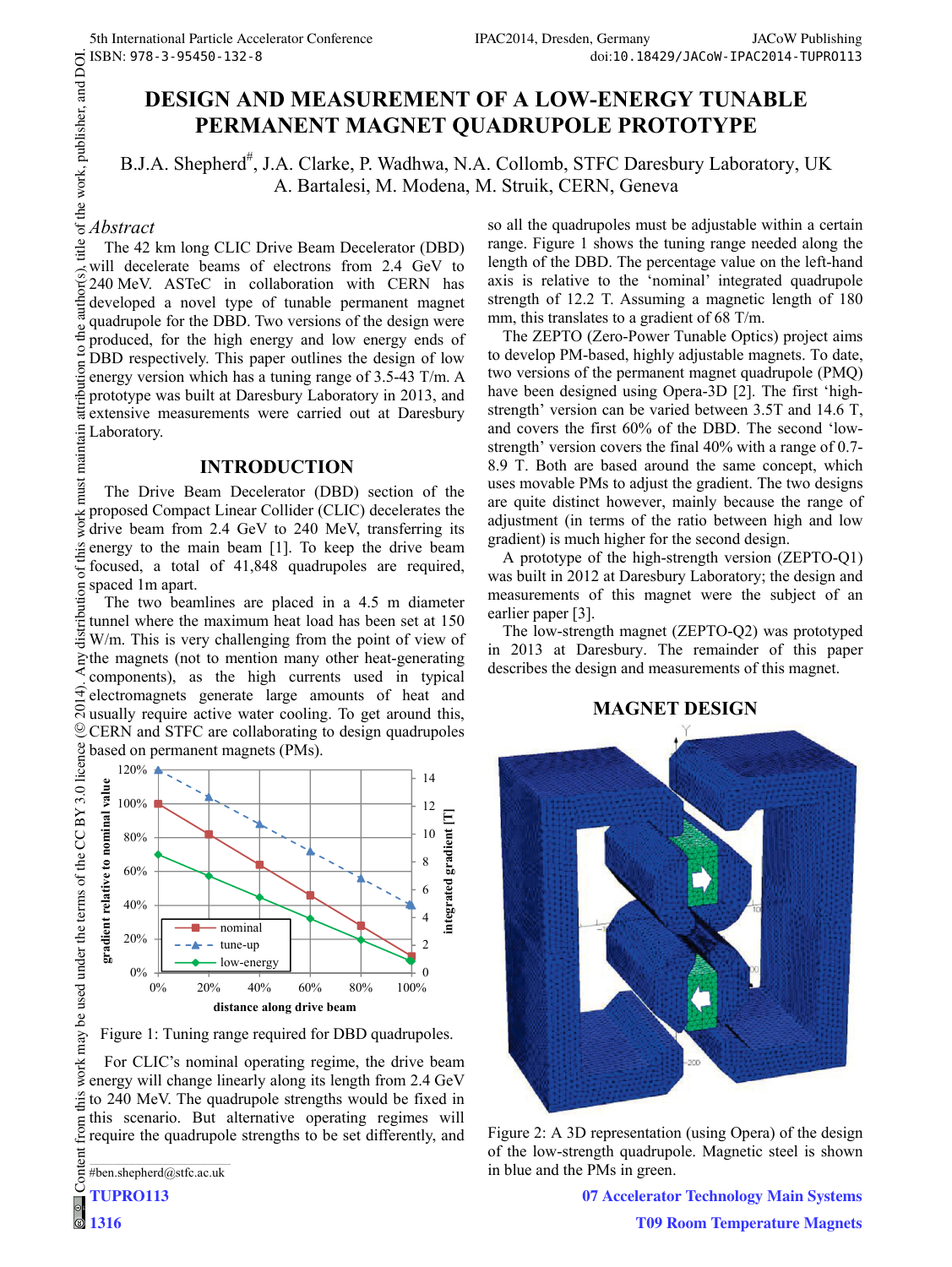The low-strength magnet design is shown in Fig. 2. The magnet consists of two NdFeB permanent magnet blocks which are placed above and below the beam axis. These blocks are the only movable ferromagnetic parts in the magnet and they translate along the vertical direction to change the field gradient within the aperture.

A ferromagnetic shell is placed around the outside of the magnet which provides an alternate flux path as the PMs are retracted and helps to further reduce the minimum gradient.

As the PMs are moved perpendicular to their magnetisation direction, the vertical force required to translate them is only 0.7 kN per side. They are controlled simultaneously using a single motor placed at one side of the magnet driving a left-hand/right-hand ballscrew. A rigid aluminium frame contains the PMs and is linked to an unthreaded shaft at the opposite side to keep the PMs on the vertical axis. Figure 3 represents the CAD model of the complete low-strength permanent magnet quadrupole.



Figure 3: A 3D representation of the complete magnet. The motor is shown in grey and blue at the top right; the ballscrew is shown in light green; the PM blocks are contained within aluminium frames and are hidden from view.

Table 1 summarises the design parameters of the lowstrength quadrupole, together with the values from the CLIC specification where applicable.



Figure 4: The low strength quadrupole prototype magnet assembled at Daresbury Laboratory.

|  |  | Table 1: Quadrupole Design Parameters |
|--|--|---------------------------------------|
|--|--|---------------------------------------|

| Parameter                      | <b>Specified</b> | Model       | Units |
|--------------------------------|------------------|-------------|-------|
| Gradient                       | N/A              | 2.9-43.8    | T/m   |
| Integrated<br>gradient         | 1.22-4.9         | $0.6 - 8.5$ | т     |
| Outer                          | W 390 max        | W 390       |       |
| dimensions                     | $H$ 390 max      | H 388       | mm    |
| (excluding)<br>motor)          | L 270 max        | L $264$     |       |
| Inscribed radius               | 13.6             | 13.6        | mm    |
| Integrated<br>gradient quality | $\pm 0.1\%$      | $\pm 0.1\%$ |       |
| Good gradient<br>region        | ±11.5            | ±11.5       | mm    |

### **MAGNET MEASUREMENTS**

The low strength permanent magnet prototype was built at Daresbury Laboratory in 2013 (Fig. 4), and measurements were made in STFC's magnet test measurements were made in STFC's magnet test  $\frac{1}{8}$  laboratory. The measurements were made on the entire  $\frac{3}{8}$ magnet using the Hall probe technique. The probe used was a single-axis Arepoc Hall probe [4]. Figures 5-8 show the main results, and Table 2 shows a summary.